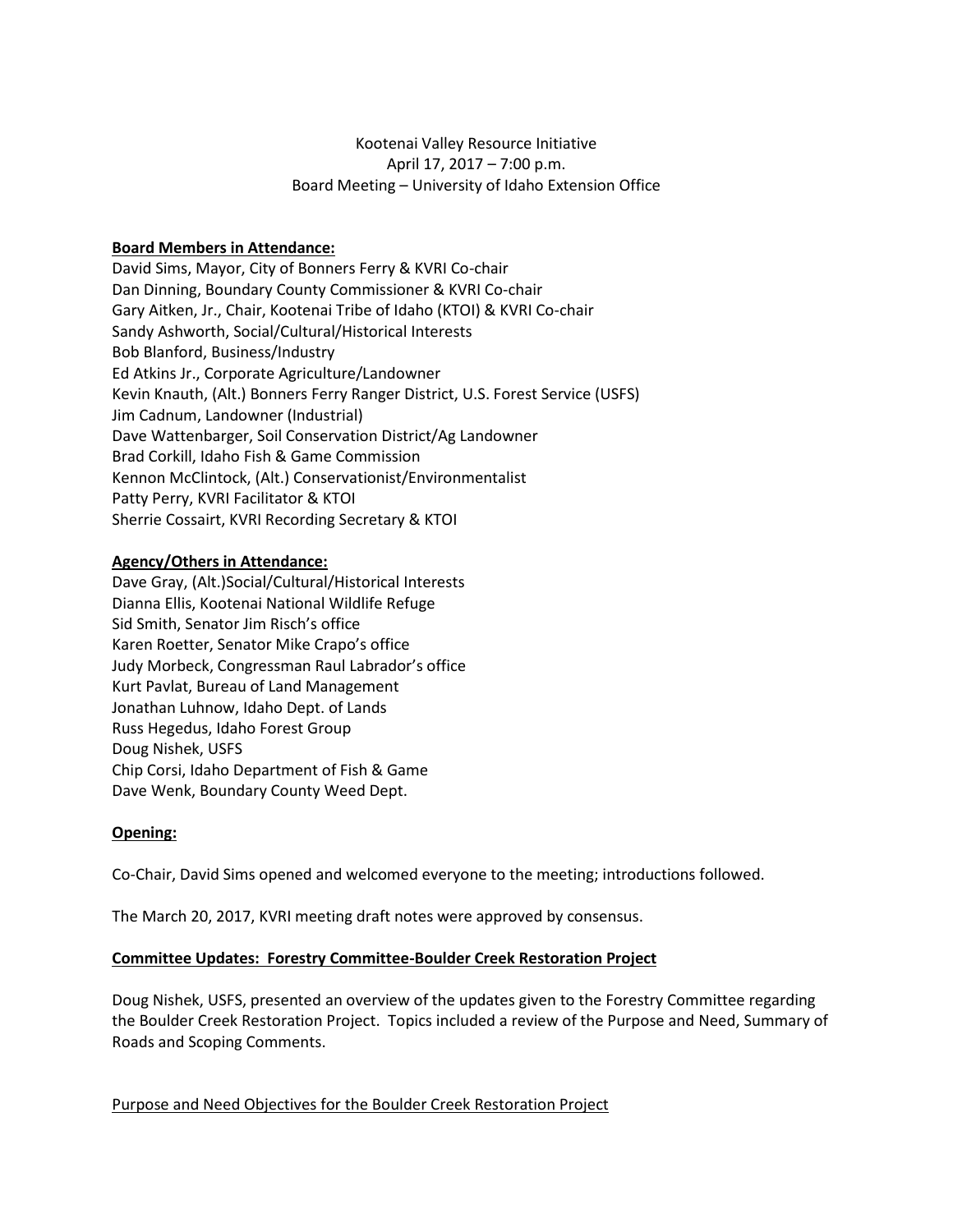- Aquatic Resources: Maintain and improve the aquatic ecosystems in Boulder Creek and its tributaries.
- Vegetation Resource: Restoration of white pine, ponderosa pine and western larch; reduce lodge pole pine stands; maintain and restore old growth stands; increase patch size of forest openings; and conserve existing white bark pine populations to enhance restoration.
- Fire and Fuels: Protect the communication site infrastructure and Black Mountain lookout tower from potential wildfire damage. Return the role of fire back into the ecosystem.
- Recreation: Maintain and improve recreational sites and experiences in the Boulder Creek area; provide opportunities for visitors to learn about the local history; and protect off road areas and connecting trail systems.
- Wildlife Habitat: Contribute to meeting the standards of the Grizzly Bear Access Amendment for the Bear Management Units by increasing core habitat.
- Economic Potential: Provide opportunities to bolster local economy by maintaining and improving the recreational visitor capacity and potential and utilizing any forest products that may be produced as a result of the restoration activities.

During the discussion of the restoration objective of planting white pine alone, Kennon expressed strong concern about only planting white pine, it's disease problems and the need for pruning, instead of planting white pine and larch.

Doug stated that on North Creek where they have access, they will regenerate as they did in the 80's; shelterwood, seed tree, burn it and get the larch and white pine back in the system. And where they don't have access to those ridges, they have 7000 acres of burning planned to reduce the fuels in the middle of the drainage.

Doug discussed the project briefing that was sent out and the comments received using the Scoping Comment handout. Fourteen letters were received, most all supporting the project. Discussion followed concerning the comments. Alternative proposals for this project are based on the objection letters received.

Roads Summary: Doug used the handout and map to discuss the roads summary.

- Road Decommission: Road 4801; .70 mile; it was never designed as a system road.
- Road Added to National Forest System: Road 472 UH; 0.99 mile; mining access road; unidentified road added to the system.
- Road Storage: This total brings the area into compliance with the Grizzly Bear Access Amendment.
	- o Reconstruct and Store Roads: 2110, 1304D, 1304A, 1403C=2.54 miles
	- $\circ$  Store Roads: 2662, 2113A, 628, 628A, 628C, 1304G (proposed use for a mountain bike trail), 1304 H= 9.85 miles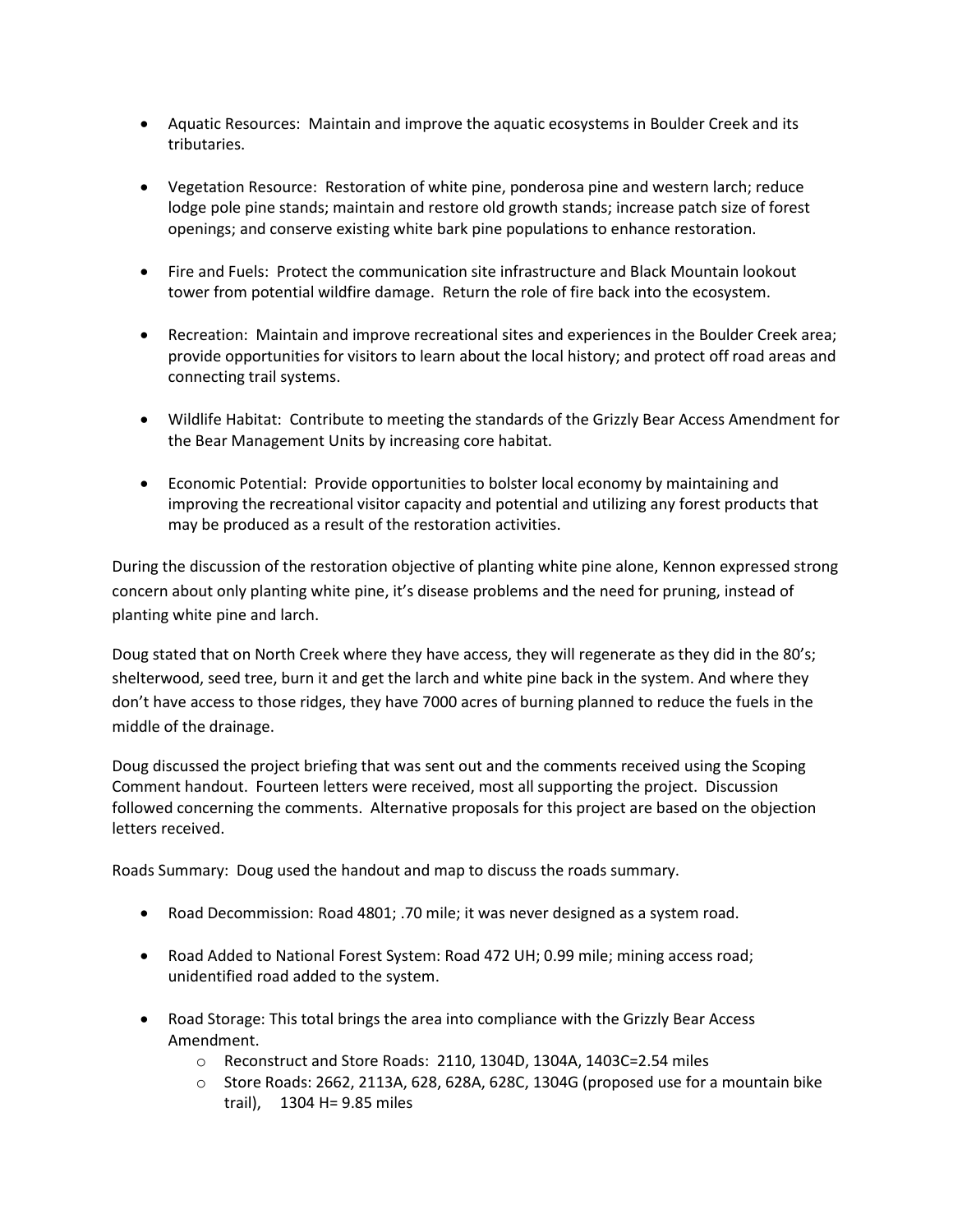- o Total change in Road Storage: 12.39 miles
- Unidentified roads: Non-system Road Decom: 3.38 miles (old roads not accessible, or possibly not needed; inventory cleanup for the books)
- Road Change: Open Seasonal Road 2209-currently closed April 1 thru November 30- proposing to close April 1 thru June 15 only.

Doug also stated that the Draft EA for Boulder Creek Restoration Project will go out in the next few months allowing the public another chance to comment. Kevin added that the implementation timeline for this project is 1<sup>st</sup> qtr. FY 19 for the first sale planned as a stewardship sale, 2<sup>nd</sup> sale will be FY20 as a regular timber sale.

Patty stated that this presentation was an opportunity for KVRI not only to remind everyone why we are going into Boulder Creek but more importantly, to explain the roads issue and how we are addressing those roads issues. When it comes out in the local newspaper that they are closing, storing, or decommissioning a road in this project, we need to be clear that there is only one short road segment of .70 miles that will be decommissioned. We do have to meet the access amendment, so in order to accomplish that we will be storing roads after the project is complete. By storing roads it preserves the ability to go back and be able to use those roads if needed….while providing for Grizzly Bear requirements.

Dave W. asked about the plans for the Boulder Bridge. Patty stated that the Federal Highway Department is working on that. Kevin added that it looks like a contract won't be awarded for that project before next spring.

Patty asked if there is anything we can do to help move it along any faster. She said the person in charge of engineering has been in contact with the Tribe and she could follow up on this concern. Kevin reminded everyone that that road segment is instrumental in their ability to layout and prepare for implementation of this project. If the crew is unable to layout the sale units none of the restoration will happen. Also most of the volume of the sale is in that area of access. At this time, it is anticipated Federal Highways will undertake the Bridge Repair in 2018.

*Doug's handouts are available on the KVRI website at kootenai.org.*

# **TMDL Committee Update: Patty Perry**

The next TMDL Meeting will be on Wednesday, April 19 at 8:30 a.m., at the Kootenai Tribal Office. We will be going over some drafts of our TMDL's (Deep Creek & Boundary Creek). Everyone is invited to attend.

Our last meeting included a presentation by Hawk Stone, Idaho DEQ, on the audit that Idaho DEQ and Idaho Department of Lands undertook to evaluate implementation of the Idaho Forest Practices Act for 2015-16. The compliance rate was about 96% overall which was phenomenal.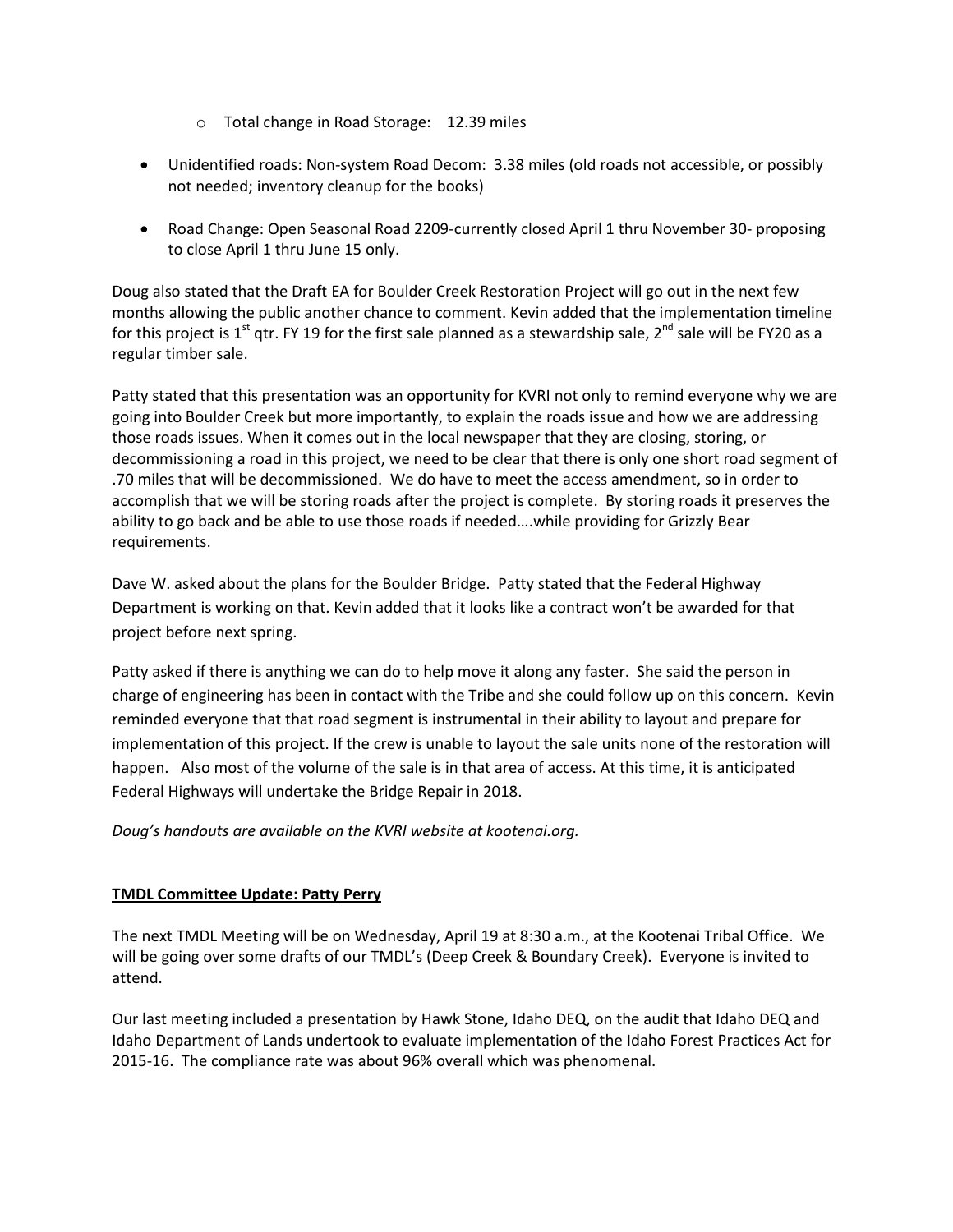### **OLD/NEW BUSINESS**

#### **Letter of Support-IDFG : Patty Perry**

Idaho Department of Fish & Game is requesting a letter of support from KVRI for a grant proposal they are submitting to the Idaho Fish and Wildlife Foundation to purchase bear-proof garbage cans for folks living in close proximity to occupied grizzly bear habitat, as another tool to reduce potential bear-human interaction.

Patty read the letter drafted for the request. The Board agreed to sign and send the letter in support as requested.

#### **Meeting with Forest Supervisor, Mary Farnsworth - March 23, 2017: Handouts, overview and discussion**

Patty explained that several the members of the Board were able to meet with Mary Farnsworth to discuss the 2016 CFLRP Report and the CFLRP review. The Forest Service put together the performance measures of the CFLRP report to show where we are and how we may want to adjust targets and why we might want to consider that. In 2012 the Forest Service changed the database they used in their tracking system and how they account for things. Our CFLRP was just beginning. Consequently, we fell short on some of the targets due to this change in the tracking system. According to Mary, this is the first time the Forest Service has been allowed to make comments or adjust targets on what we have or have not achieved concerning the original CFLRP proposal.

When you say in ten years we are going to do something and in year 8 things change, as well as the landscape of some of the things you said you were going to do changes, you need to be able to change your plans.

As the details in the handout show, most of our targets we overachieved, but there are some we fell short on – partly because contract work often has a 10 yr. window, and we can't accomplished the goals ahead of the contract implementation (i.e. replanting follows as timber sale contract).

The targets that we fell short on are as follows:

- Timber sales- Helicopter logging changed and is not feasible any longer.
- Biomass- The market didn't take off as predicted
- Acres of Forest Established and Reforestation- those numbers are low because they follow harvest and the replanting and reforestation may not be accomplished by FY 2019
- Road Decommission-there was an error in the original target number; we have opted to store roads to achieve the goals, but there are not accounted for

Mary is available to meet with the Board and can attend our next meeting to go over this report in more detail, as well as the draft letter to send to the Washington office to make our request

Kevin Knauth added that most likely the details Mary may address will be things such as; when we initially made the proposal we believed that these activities counted towards the target so the target was artificially high with that expectation; now that we see how the reports are generated in the Washington Office, we find that these things do not actually contribute to the total target; knowing that, we want to reduce by this many acres to account to the fact that we are not getting credit; etc.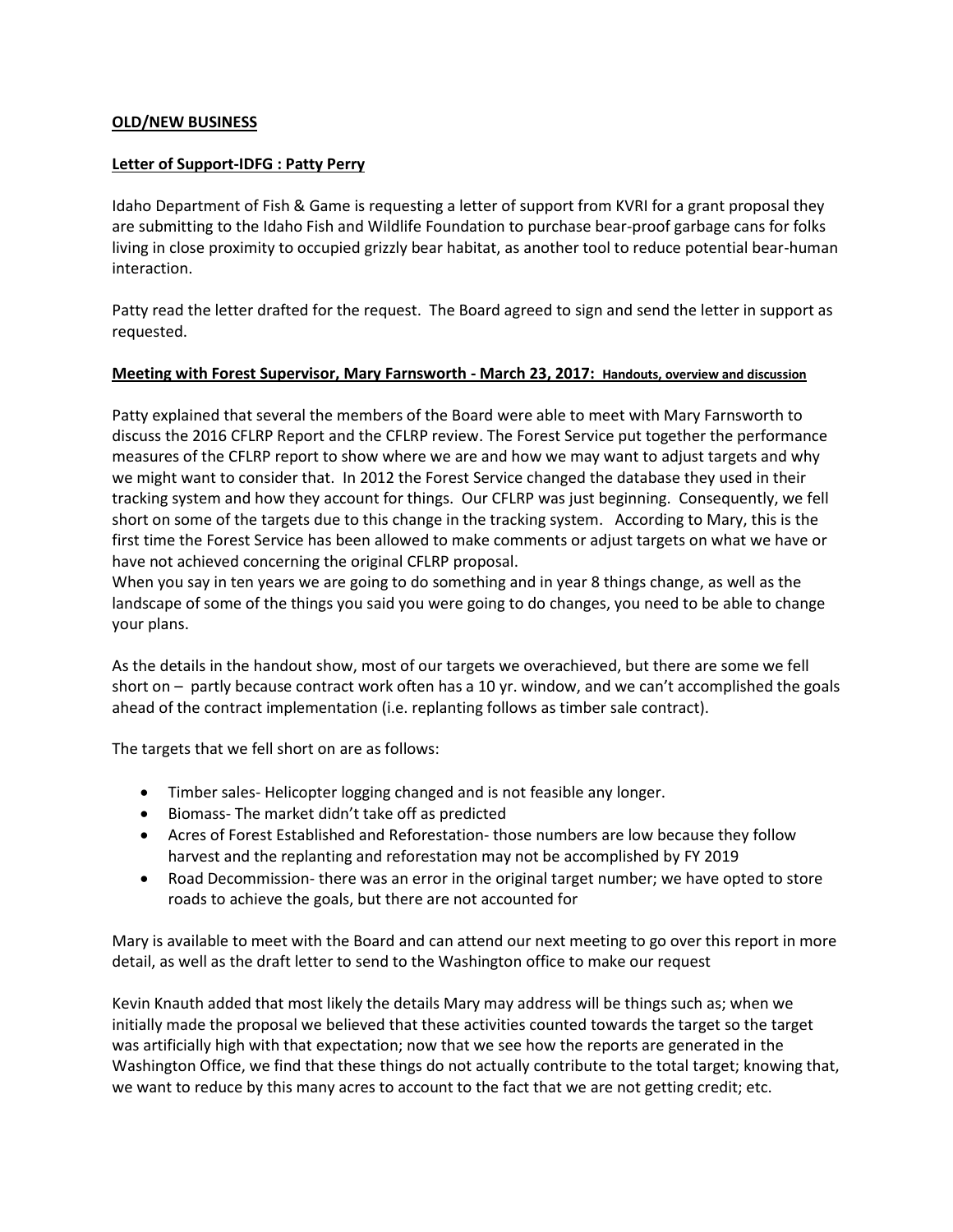So rather than generalize, it will be an opportunity to explain exactly what those activities are, line by line.

Gary Aitken and Sandy Ashworth both added that Mary's presentation was informative and gave us a good feeling of where we are with things, and that she was very complimentary on our achievements.

After discussion, it was decided that Patty will have Mary on the agenda for the next meeting and she will let the Board know if it required to meet earlier or not to accommodate that presentation.

### **Committee Updates:**

### **Congressman Labrador- Judy Morbeck**

Congressman Labrador is Hosting a Town Hall Meeting: May  $5<sup>th</sup>$  at 6:30 p.m. in Coeur d'Alene Place: TBA All are invited and it will be in his newsletter and the local papers.

### **Senator Risch's Office- Sid Smith**

It was asked if there was any news on the Continuing Resolution (CR). Sid reported that they will address that when they return, the week of April 24. The Continuing Resolution expires April 28, 2017. The discussion is that they will try to get an Omnibus done that week. They would prefer to have an Omnibus Bill to get them through the rest of the year as opposed to a CR. It would be a welcome development. It could then move the discussion to appropriations for fiscal year 2018.

The Senate has scheduled a confirmation vote for Sonny Perdue for Secretary of Agriculture on April 24.

#### **Idaho Department of Lands- Jonathan Luhnow**

This year's timber sale called Sandstorm will be sold June 7th, it includes 8,185 thousand board feet, 930 acres.

Timber sale set up for this year will be about 1800 acres, recon, over 5 different sales; a lot of work and volume for the local office, these projects will clean up the overstory removal needs that were backlogged; after that there will be several subsequent years of pre-commercial thinning that will keep them busy.

Jonathan talked to the TMDL subcommittee about their work with DEQ on class one stream FPA study sites; two are in the Sandstorm timber sale. He will talk to TMDL on Wednesday about setting up a tour to look at the pilot area - one site is on Trail Creek and one on Twenty Mile. Everyone is invited to see what IDL and DEQ are doing. (Subsequent emails with Patty firmed up the date for May 24<sup>th</sup> at 9am, meeting at IDL office for the Trail Creek site. Another site visit may be set up for the Twenty Mile one later; a notice will follow).

# **BLM- Kurt Pavlat**